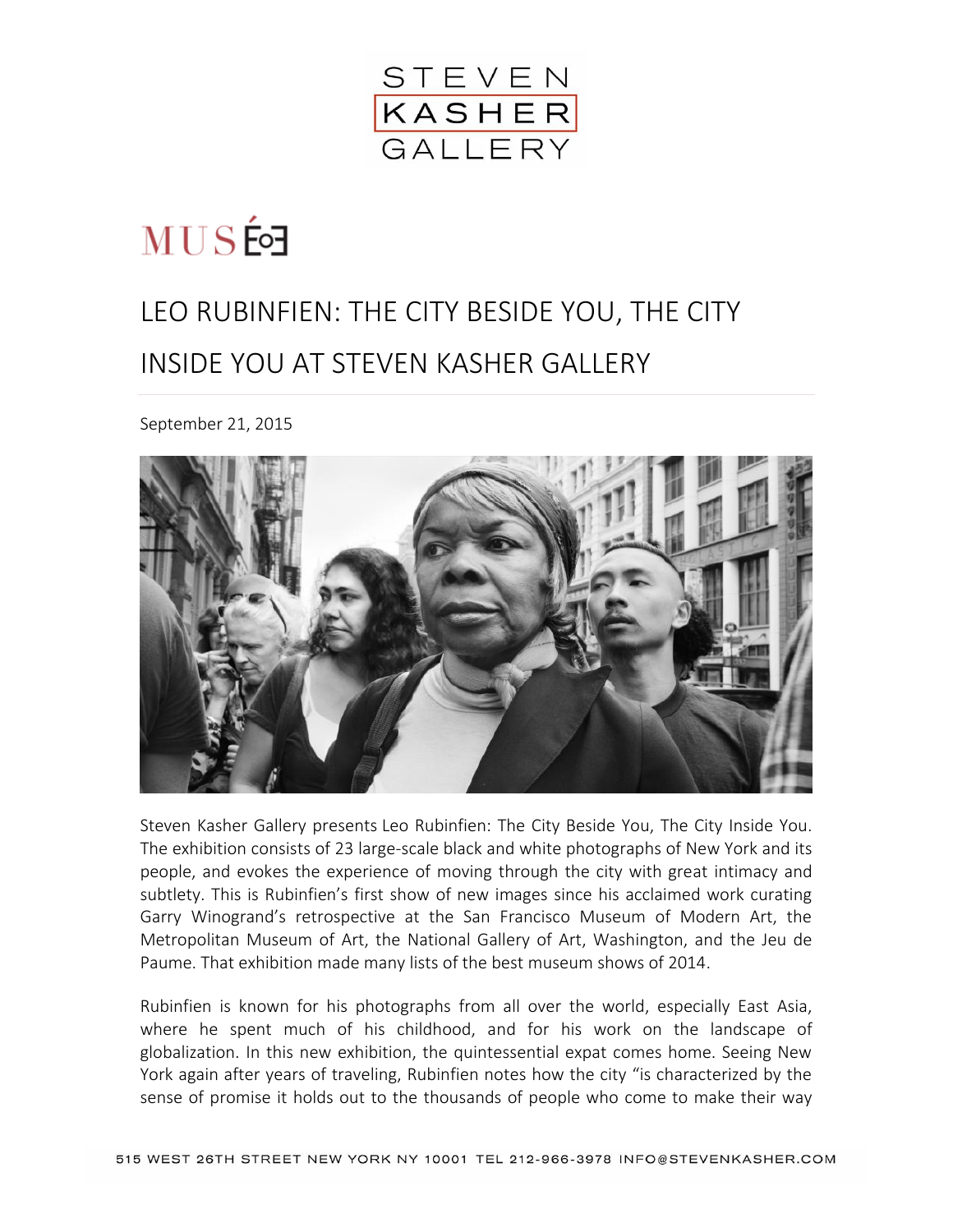

here, by its harshness, its mixed sense of brightness and disappointment, by how it places itself within us yet always remains unknowable."

Rubinfien has published on New York once before, in his short book The Ardbeg (Taka Ishii Gallery, 2010), a brief, lyrical evocation of the city through the eyes of an outsider. In that piece, Rubinfien's longtime friend and colleague Akiyoshi Taniguchi recalled the New York of his youth: "This is my memory — when I was in New York. Always hungry. Always has a kind of sharpness. Very rough. I relate to New York darkness…. Something like the smell of the cigar, also the smell of garbage, the weekend night in Manhattan, you can smell woman's perfume. Those smells are of human body, human things."

Rubinfien's work has been admired for many years for its visual richness, its sensitivity to human character, its technical perfection, the depth of feeling it brings to mundane subjects and the complex meanings it finds there. Many writers and viewers have commented on its unashamed yet unsentimental humanism.



Leo Rubinfien first came to prominence as part of the circle of artist-photographers who investigated new color techniques and materials in the 1970s. His first one-person exhibition was held at Castelli Graphics, New York, in 1981, and his first solo museum show was held at the Metropolitan Museum of Art in 1992. Solo exhibitions of his work have been held at major institutions worldwide including the San Francisco Museum of Modern Art, the Cleveland Museum of Art, the Seattle Art Museum, and the Corcoran Gallery of Art, Washington, DC.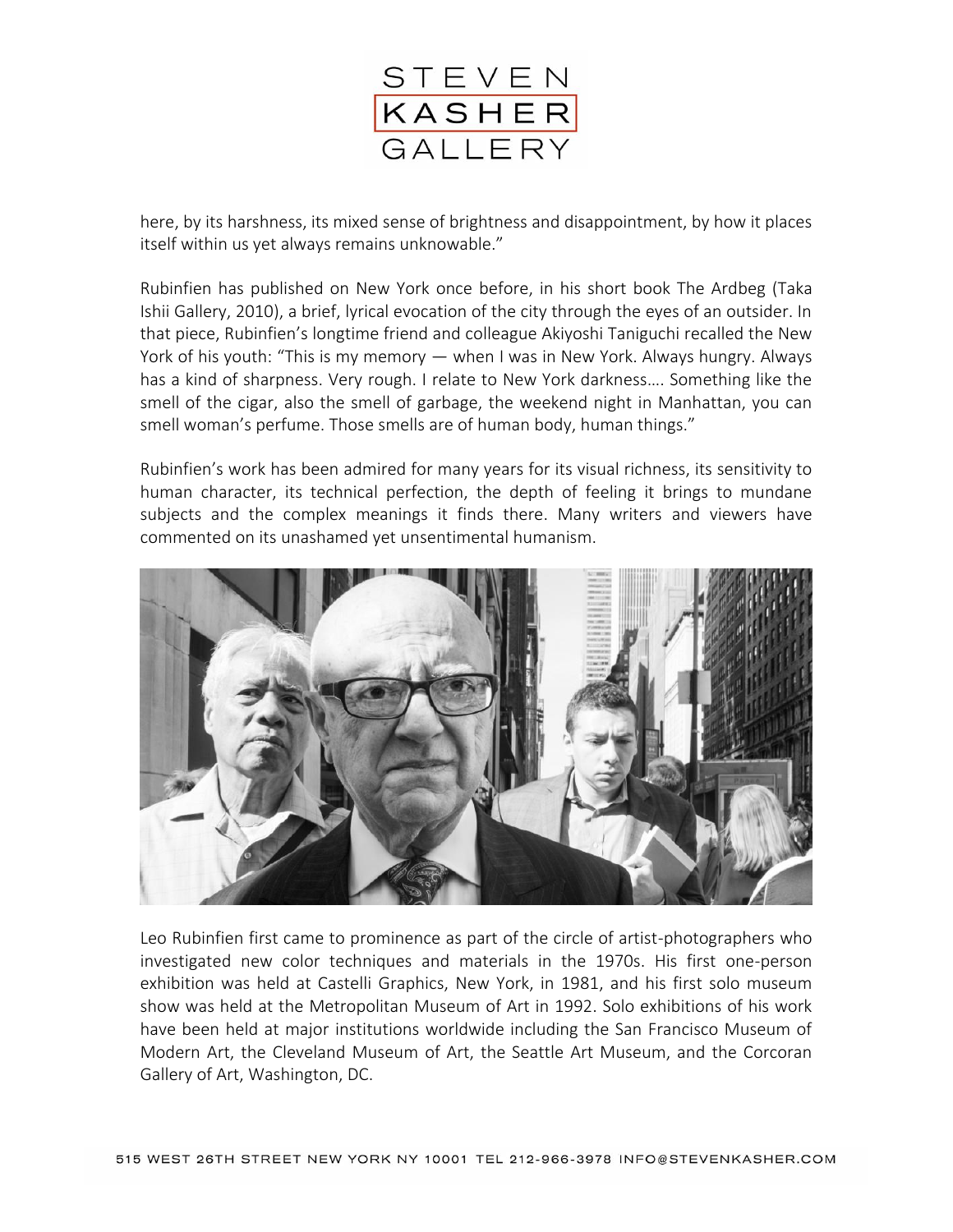

Published in 2008, his book Wounded Cities (Steidl) was named as one of the essential photography books of all time (Parr and Badger, The Photobook, Vol. 3) Wounded Cities explores the "mental wounds" that were left by the terror attacks in New York in 2001, and other attacks in cities around the world. Solo exhibitions from this series have been mounted at institutions including the Corcoran Gallery of Art, the San Francisco Museum of Modern Art, the National Museum of Modern Art, Tokyo, the Yale University Art Gallery, and the Museo d'Arte Contemporanea, Rome. Additional monographs of the artist's work include A Map of the East (Thames & Hudson, 1992); New Turns in Old Roads (Taka Ishii Gallery, 2014).



Rubinfien's work can be found in numerous public and private collections, including the Metropolitan Museum of Art, the Museum of Modern Art, the San Francisco Museum of Modern Art, the Whitney Museum of American Art, the Cleveland Museum of Art, the Seattle Art Museum, the Tokyo Metropolitan Museum of Photography, the Corcoran Gallery of Art, the Bibliotheque Nationale, the Yale University Art Gallery, the Fogg Museum at Harvard University, the Museum of Fine Arts, Houston, and the Center for Creative Photography of the University of Arizona. He has held fellowships with the Guggenheim Foundation, Japan Foundation, Asian Cultural Council, and the International Center for Advanced Studies at New York University, and in 2009 was awarded the Gold Prize at the 5th Lianzhou International Photography Festival.

Leo Rubinfien: The City Beside You, The City Inside You will be on view September 17th – October 24st, 2015. Steven Kasher Gallery is located at 515 W. 26th St., New York, NY 10001. Gallery hours are Tuesday through Saturday, 10 AM to 6 PM. For more